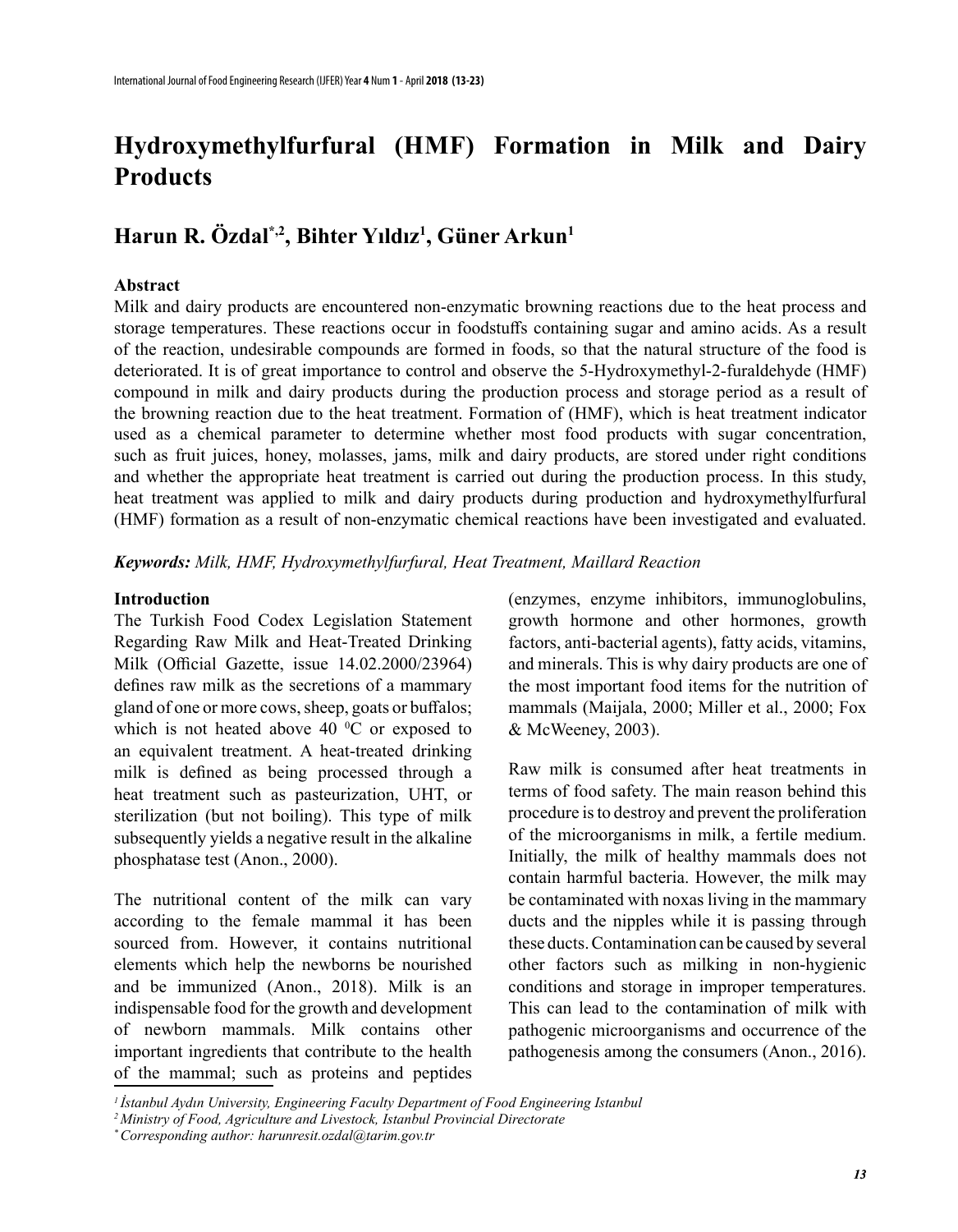The milk may start to spoil after being milked in case it is contaminated by spoilage bacteria. Heattreatment of milk is the most common way used for preventing spoilage, killing the pathogenic bacteria while extending the shelf-life and providing stability (for storage and sales). The main heat treatment methods and norms are presented below (Unal and Besler, 2008).

- • UHT (Ultra High Temperature) Sterilization, at  $135-150 \degree C$ , 2 -20 sec.
- LTLT (Low-Temperature Long Time) Pasteurisation, at  $62-65\text{ °C}, 30-32\text{ min}.$
- HTST (High-Temperature Short Time) Pasteurisation, at 72-75  $\text{°C}$ , 15 – 30 sec.
- HP (High Pressure) Pasteurisation, at 85-127  ${}^{0}C$ , 2 -4 sec.

Heat treatment is commonly used in the food industry for several different purposes. The heat treatment may lead to (desirable/undesirable) reactions between components such as sugars and amino acids. The type of these reactions is very important for food safety and nutrition issues. As the result of various research studies, the complex compounds formed may cause serious health problems (Chavez-Servin et al., 2005; Oral et al., 2014). Several researchers have defined the Maillard Reaction (MR) products in heat-treated food items such as baby foods, dairy products, cereal products, juices and their concentrates.

Hydroxymethylfurfural (HMF) is one of the most common MR by-products in the over-processed foods. In several food products, the HMF level is used as an indicator of the absence of thermal processing. In a research study, researchers have examined over five hundred food items and they have found high levels of HMF (1-9.5 g  $/$  kg) (Oral et al., 2012; Oral et al., 2014). HFM is the most commonly known by-product of the MR. A temperature of 120 °C or above is required for the formation of these chemical changes (non-enzymic browning reactions) to occur in dairy products.

The reaction starts with the interaction between the є-amino group of lycine and the carbonyl group of lactose (Morales et al., 1992).

As is known, the number of cancer incidents is gradually increasing in the populations every day. It is known that cancer is hard and costly illness to be treated. Some of the chemicals found in food items can lead to cancer development. Thus, the sources and the formation of these chemicals should be better investigated. This requires the determination of the HMF levels in different food items. In addition, further research is required for the prevention of HMF or to decrease its abundance (Oral et al., 2015).

#### **The Maillard Reaction**

The MR was first defined by the French chemist Louis Maillard. However, the first scientist that was able to provide a coherent analysis of the process was Hodge (Figure 1). The Maillard Reactions start with the condensation between the carbonyl groups of the sugars (reducing agents) and the amino groups of the amino acids. This reaction is responsible for the brown color and the mature flavor of heat treated items (Martin et al., 2000).



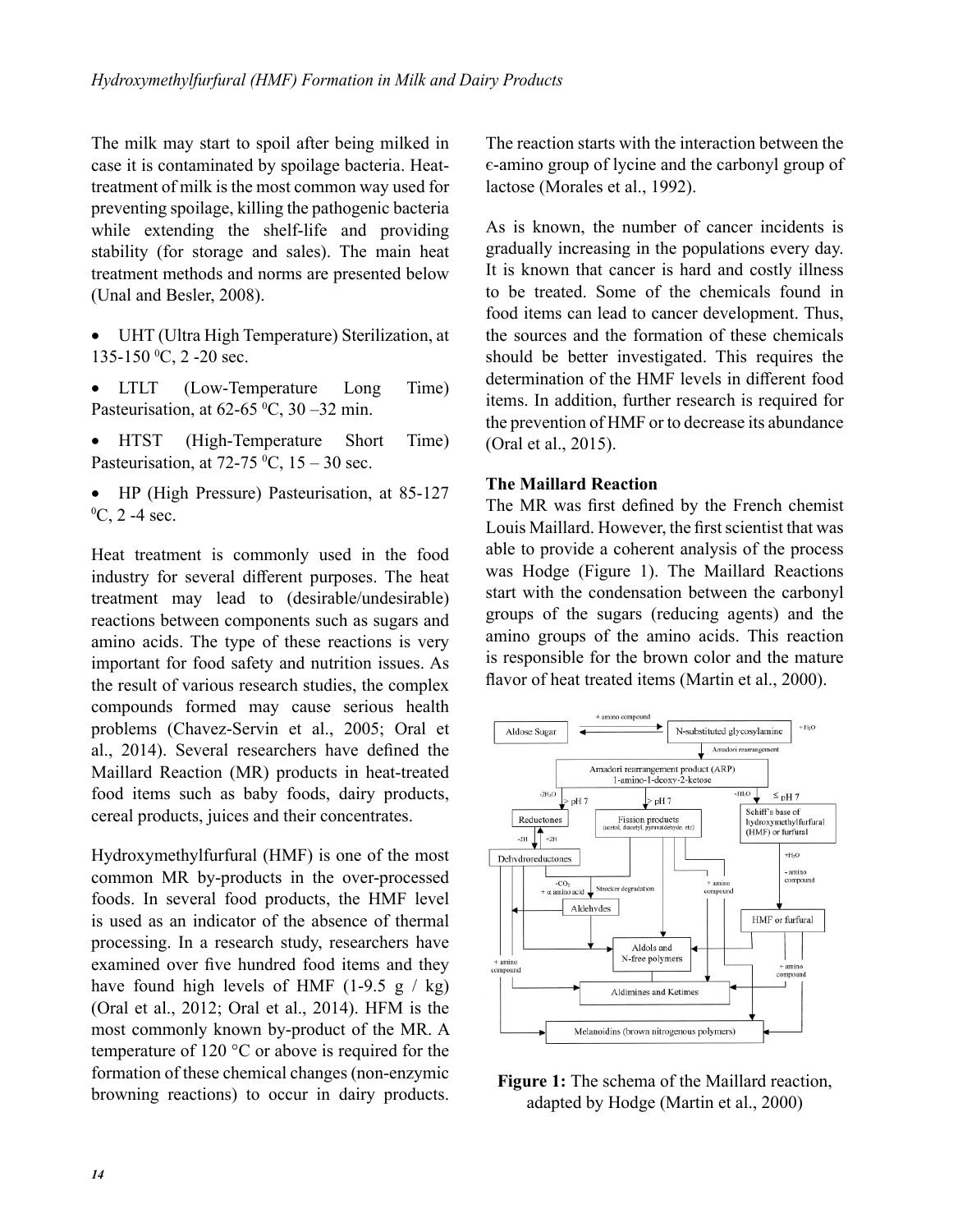The MR simply occurs in three steps. The first step is the condensation reaction between the reducing sugar and the amino acid. The reaction yields in water and a Schiff base (Figure 2). Next, the Schiff base turns into aldoseamine. In this step, the aldoses turn into ketoseamine (1-amino-1 deoxyketose) through the Amadori rearrangement, and the ketoses turn into 2- amino-2-deoxyaldose through the Heyns rearrangement (Figure 3) (Celebi, 2006).

The second step is where the color change begins. This step might be followed by three different possible reactions. The first possible reaction forms the most important byproducts of the MR: 1-amino-1- deoxyketose reacts with a different aldose molecule to form the diketoseamine molecule (a more stable compound). This new compound can be separated into smaller molecules, such as monofructoseamine or 3-deoxyosulose (Celebi, 2006; Anet, 1964; Wedzicha & McWeeny, 1974).

The second possible reaction occurs through the enolization of the Amadori products. This reaction is pH-mediated. If the pH value is below 7, the pentoses turn into furfural and the hexoses turn into HMF. If the pH is above 7, the products are much more unstable (Yıldız et al., 2010; Celebi, 2006).



**Figure 2:** Condensation reaction



**Figure 3:** The Amadori rearrangement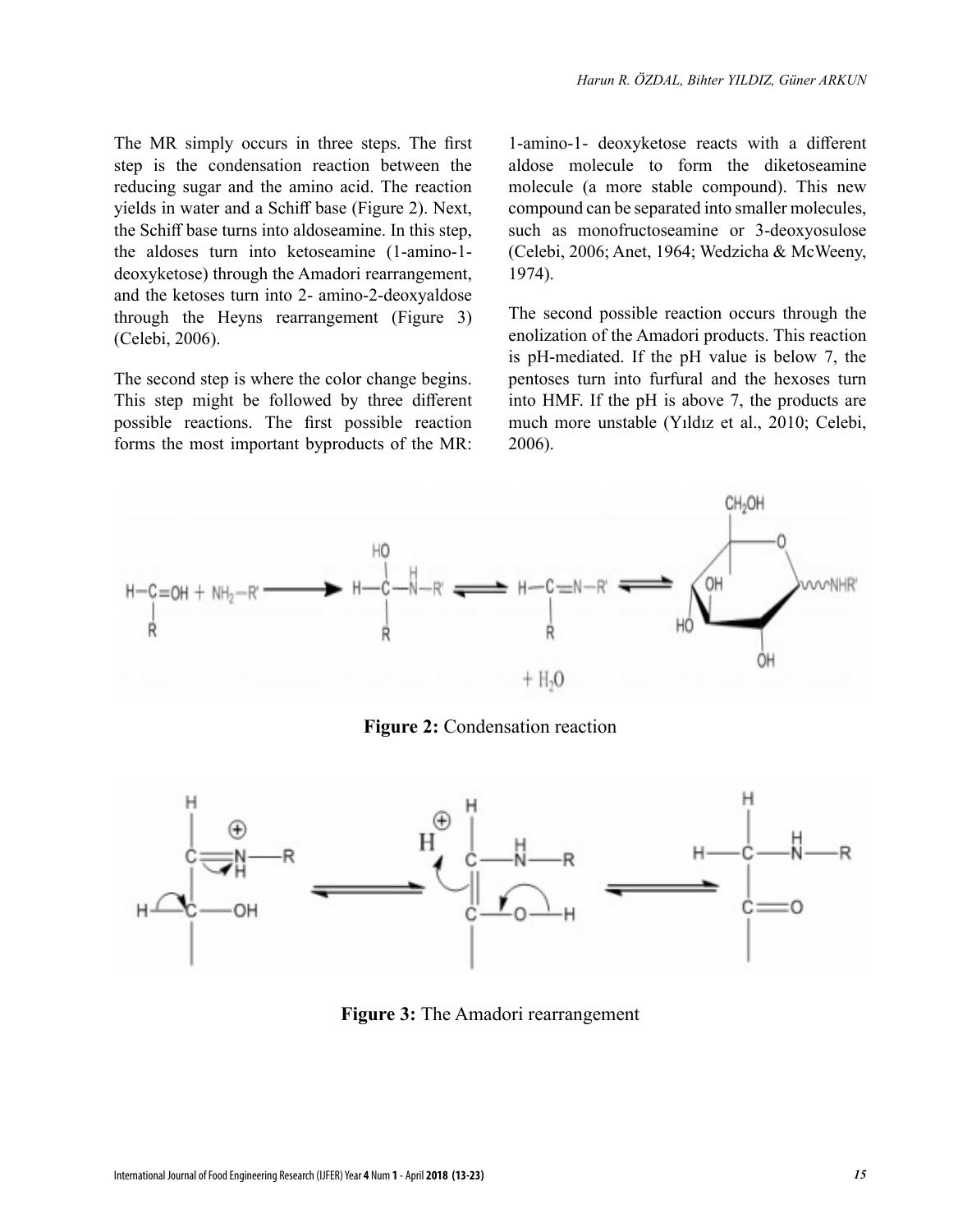The third and final possible reaction is named as the Strecker degradation. The carbonyl groups (C=O) and the amino groups (N-H) condense and lead to  $CO_2$  formation - which is the distinctive character of this reaction. This step is accepted as the beginning of aroma development (Celebi, 2006; Coca et al., 2004).

In the third step; the compounds that have formed in the second step combine with the amine groups  $(-NH_2)$ , the aldol groups condense and the aldehydes and amines polymerize; and melanoidin is formed. Melanoidin compound (Figure 4) is the end-product of the non-enzymatic browning reactions forms, which is in heterocyclic structure and consists of dark-colored molecules with a high molecular weight. The aromatic molecules also form as a result of series of reactions. These series of reactions are extremely complex and similar to chemical compounds such as HMF, dihydrofurans, furan, pyruvaldehyde, and dimethylpirazines (Edward, 2000).

Polimerizasyon/Kondenzasyon Carbonyl/Aldehyde + Amine →Melanoidin

**Figure 4:** The third step of the Maillard reactions

# **formation of Hmf in milk and Dairy Products**

# **Hmf formation in milk**

Milk is one of the most important foods for mammals and it is rich in nutritional content. Milk is a basic food that contains almost all the nutritional items that are good for overall health and are required for the formation of organisms (Yetismeyen, 1997). The heat treatment of raw milk causes some chemical and biochemical reactions and leads to changes in the carbohydrate, protein and vitamin composition of milk. Also, heat treatment can alter the nutritional quality and the sensorial properties of milk (Ferrer et al., 2000; Arena et al., 2017).

One of the major reactions that occur in milk due to heat treatment is the MR. This reaction occurs between the free amino groups of proteins and the aldehyde groups of the reducing sugars (Molares & Jimenez-Perez, 1999; Pellegrino et al., 1995; Van Boekel, 1998). The MR has a complex mechanism. However, it is generally summarized in three steps that are the initial, further and final steps (Yildiz et al., 2010).

The last step of the reaction is the separation of the Amadori product (lactulosylycine) and the formation of furfural or HMF. This reaction is mediated by the pH level. The final step of the reaction consists of the formation of dark-colored nitrogen polymers and melanoidins (Martins et al., 2001). As a result of the MR, the amount of lycine decreases and there is protein polymerization, yielding aroma compounds, mutagenic and antioxidative compounds. The level of the Maillard reaction is determined by heat-treatment indicators. The heat-treatment indicators of this reaction include furosine, carboxymethyllycine, lactulose, furfural, and HMF (Martins et al., 2001; Ames, 1998).

HMF is a byproduct of milk heat treatment and it can be used as a parameter of the intensity and the quality of the heat treatment process (Berg & Van Boekel, 1994). The amount of HMF depends on the nutritional content of the milk, the intensity of the heat treatment and the storage conditions. Morales et al. (2000) have found that HMF levels increase with increasing the processing intensity.

Maillard Reaction also affects the carbohydrate composition of the milk. Ledesma-Osuna et al. (2008) and Leiva et al. (2017) have determined that the monosaccharides more readily react compared to the reducing disaccharides (Ledesma-Osuna et al., 2008; Leiva et al., 2017). Jansson et al. (2014) have found that the lactose-free milk is a better medium for the MR. This study has found that the hydrolysis of lactose (a disaccharide, milk sugar naturally found in milk and dairy products) to glucose and galactose provide better reactivity values (with  $-NH_2$ ) for the MR (Jansson et al., 2014). This was determined through the use of lactulose and furosine as heat-treatment indicators (Jansson et al., 2014; Evangelisti et al., 1999; Tossavainen & Kallioinen, 2007).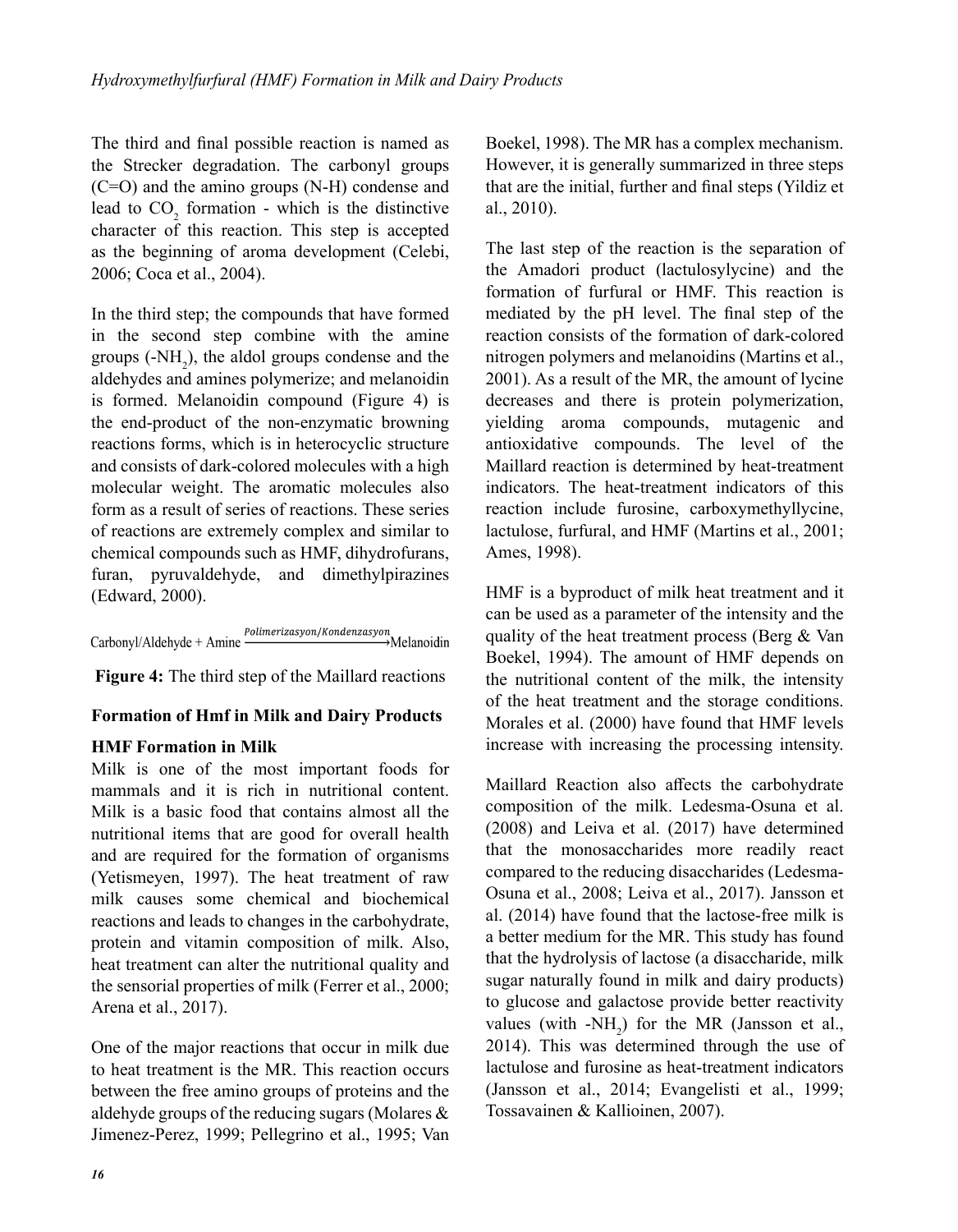#### **HMF Formation in Powdered Milk**

The whole fat powdered milk, that is produced for the confectionary industry, can develop a brown color when it is produced through the cylinder (roller) method. This is due to the MR that occurs between the carbon and protein complexes (Metin, 1996).

Marquez et al. (1992) have studied the effects of heat treatment on powdered milk. They have found that the application of the microwave method directly increased the HMF levels in the final product. The HMF levels were determined to be 12.5167 mg/kg for the microwave drying method and 0.3-0.9 mg/ kg for the air-drying method (Marquez et al.,1992).

Baldwin and Ackland (1991) have investigated the effects of storage period on the HMF levels of milk. They have found that after twelve months of storage, the HMF levels increased from 5.6 mg/kg to 21.35 mg/kg. The HMF concentration of skimmed milk powder also increases with increasing storage duration (Baldwin & Ackland, 1991).

#### **HMF Levels in Milk and Dairy Products**

Chen et al. (2009) have measured the HMF levels of milk samples (two regular and seven powdered farms) that were obtained from the consumer's market. Among these, two powdered milk samples (#3 and #9) had HMF concentrations that were lower than  $0.50 \mu g / g$ , and thus, could not be measured. The rest of the samples contained HMF concentrations ranging between 0.54 μg / mL and 2.25 μg. Baby formulas were heat treated to extend the shelf-life; however, this process increased the HMF concentrations between 0.6 μg / g and 2.25  $\mu$ g. The findings of the study are shown in Table 1 (Zhijuun Chen & Xiaomei Yan, 2009).

| N <sub>0</sub>          | <b>Examples</b>                            | <b>HMF</b>       |
|-------------------------|--------------------------------------------|------------------|
| 1                       | Fruit-Flavored Milk                        | $0.59 \mu g/mL$  |
| 2                       | Same brand as Sample 1,<br>different batch | $0.54 \mu g/mL$  |
| $\overline{\mathbf{3}}$ | Powdered milk                              | $N/A^*$          |
| 4                       | Same brand as Sample 3,<br>different batch | $1.59 \mu g/mL$  |
| 5                       | Baby Formula                               | $2.25 \mu g/g$   |
| 6                       | Same brand as Sample 5,<br>different batch | $1.27 \,\mu g/g$ |
|                         | Imported baby formula<br>(New Zealand)     | $2.10 \ \mu g/g$ |
| 8                       | Imported baby formula<br>(Deutschland)     | $0.60 \ \mu g/g$ |
| 9                       | Baby Formula                               | $N/A^*$          |

**Table 1:** The HMF levels in milk and dairy product samples

\* N/A: Not available

Morales et al. (1996) have measured the HMF values in milks subjected to different heat treatments: 9 pasteurized, 36 UHT-treated, and 6 sterilized samples. The samples were obtained from some large Spanish milk producers. The researchers tried to choose products with similar expiry dates. The HMF levels were measured through the HPLC system and TBA methods. It was determined that the HMF levels of the UHT products were between 3.6-6.0 μm for 53% of the samples (HPLC method) and 6.0-9.6 μm for 61% of the samples (TBA method). The findings suggest over-processing as the HMF levels of 25% of the UHT products matched the HMF levels of sterilized milk (9.6-12 μm). It was concluded that the producers overlook the role of the heating and cooling phases and purposefully over-process the milk (Morales et al., 1996).

Urgu et al. (2017) have conducted a similar study in Izmir, Turkey. They have analyzed 6 pasteurized, 29 UHT and 2 lactose-free milk samples. They have chosen products with similar expiry dates. The findings are presented in Table 2 (Urgu et al., 2017).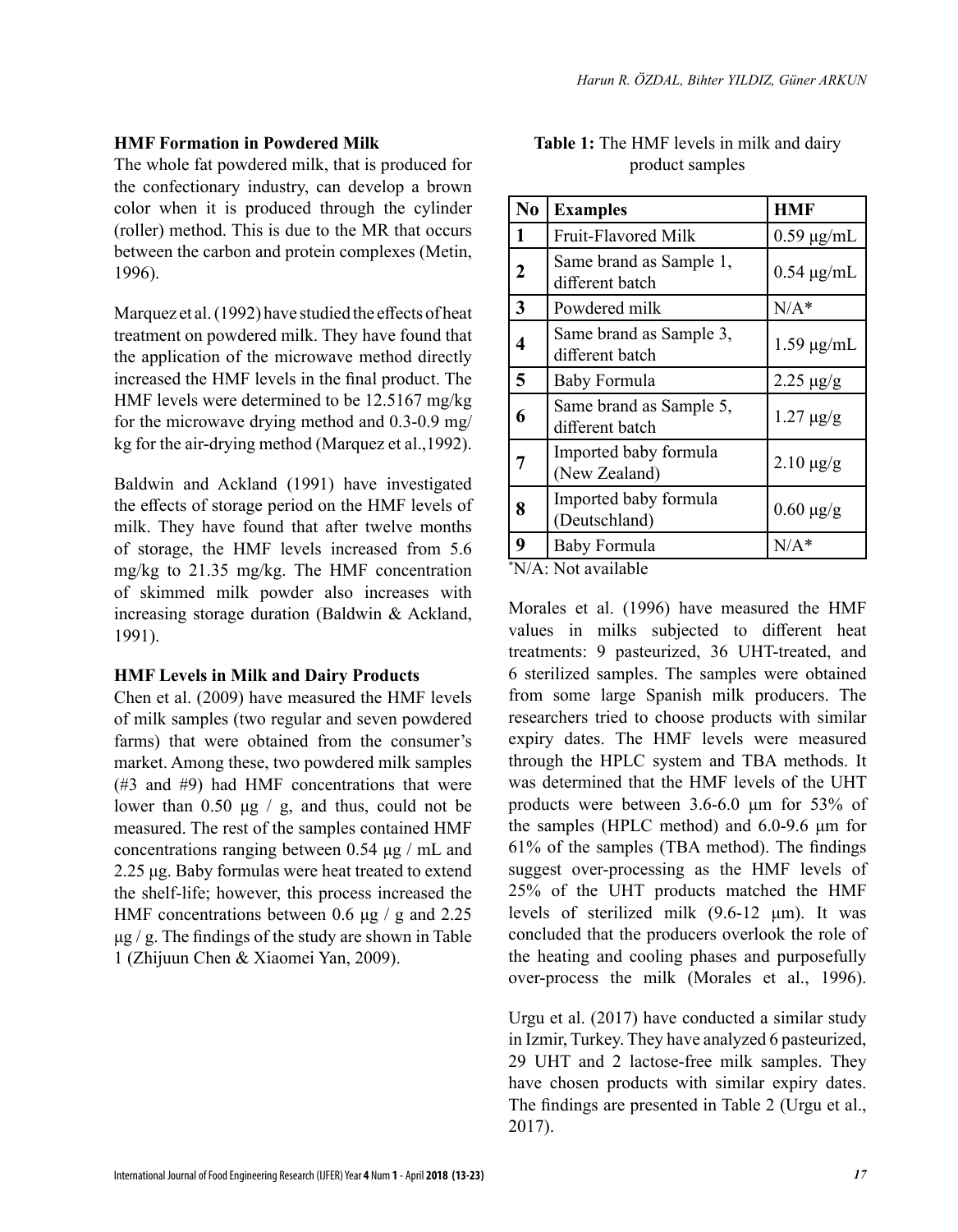| Total HMF Values (µmol/L) |                              |                              |                                |                                |                                |                            |  |  |
|---------------------------|------------------------------|------------------------------|--------------------------------|--------------------------------|--------------------------------|----------------------------|--|--|
| <b>Brands</b>             | Pasteurized<br>Whole<br>Milk | Pasteurized<br>Low Fat       | <b>UHT</b> Whole<br>Milk       | <b>UHT Half-Fat</b><br>Milk    | <b>UHT</b> Fat<br>Free         | <b>UHT</b> Lactose<br>Free |  |  |
| 1                         |                              |                              | $4.90 \pm 0.27$ <sup>hA</sup>  | $3.44 \pm 0.20$ <sup>tB</sup>  | $3.52 \pm 0.18$ <sup>bB</sup>  | 35.73±2.35 <sup>a</sup>    |  |  |
| $\overline{2}$            |                              | $1.48 \pm 0.13^b$            | $6.99 \pm 0.70$ <sup>f</sup>   |                                |                                |                            |  |  |
| 3                         |                              | $1.15 \pm 0.04$ <sup>b</sup> | $8.10 \pm 0.30$ deA            | $7.81 \pm 0.03$ <sup>bAB</sup> | $7.49 \pm 0.11$ <sup>aAB</sup> |                            |  |  |
| 4                         | $4.03 \pm 0.16$              |                              | $5.72 \pm 0.10$ ghA            | $3.80 \pm 0.19$ <sup>fB</sup>  |                                |                            |  |  |
| 5                         |                              |                              | $5.92 \pm 0.15$ gA             | $4.89 \pm 0.21$ <sup>eB</sup>  |                                |                            |  |  |
| 6                         |                              | $4.30 \pm 0.92$ <sup>a</sup> | $8.77 \pm 0.45$ cdA            | $5.29 \pm 0.14$ deB            |                                |                            |  |  |
| 7                         | -                            |                              | $12.74 \pm 0.63$ <sup>aA</sup> | $5.72 \pm 0.44$ <sup>dB</sup>  |                                |                            |  |  |
| 8                         |                              |                              | $9.55 \pm 0.20$ bcA            | $5.91 \pm 0.46$ <sup>cdB</sup> |                                |                            |  |  |
| 9                         |                              |                              | $6.01{\pm}0.28^{\rm gA}$       | $3.71 \pm 0.06$ <sup>fB</sup>  |                                |                            |  |  |
| 10                        |                              |                              | $9.04 \pm 0.23$ bcA            |                                | $6.39 \pm 0.61$ <sup>aB</sup>  |                            |  |  |
| 11                        |                              | $1.34 \pm 0.11$ <sup>b</sup> | $4.91 \pm 0.14^{hA}$           | $2.50 \pm 0.30$ gB             | $2.16 \pm 0.37$ <sup>cB</sup>  |                            |  |  |
| 12                        |                              |                              | $7.46 \pm 0.13$ <sup>ef</sup>  |                                |                                |                            |  |  |
| 13                        |                              |                              | $9.71 \pm 0.19^{bA}$           | $8.89 \pm 0.18$ <sup>aA</sup>  |                                |                            |  |  |
| 14                        |                              |                              | $7.09 \pm 0.06$ <sup>f</sup>   |                                |                                |                            |  |  |
| 15                        |                              |                              |                                | $6.52 \pm 0.16$ <sup>c</sup>   |                                |                            |  |  |
| 16                        |                              | $4.78 \pm 0.42^{\mathrm{a}}$ |                                |                                |                                |                            |  |  |
| N                         | $n=2$                        | $n=10$                       | $n = 28$                       | $n = 22$                       | $n=8$                          | $n=4$                      |  |  |
| $Average \pm SD$          | $4.03 \pm 0.16$ <sup>c</sup> | $2.61 \pm 1.71$ <sup>c</sup> | $7.64 \pm 2.19$ <sup>B</sup>   | $5.32 \pm 1.94^{\rm BC}$       | $4.89 \pm 2.47^{\rm BC}$       | 31.54±5.93 <sup>A</sup>    |  |  |

#### **Table 2:** The total HMF values of the milk samples

n= Number of samples analyzed, SD: Standard deviation, Lowercase letters indicate the difference in each column (P<0.05). Capital letters indicate the difference between UHT milk (whole, half-fat, fat free UHT milk) on the same line.

The findings indicate that the HMF levels are positively correlated with the treatment temperature. The lowest HMF levels were determined in the pasteurized milk products. The lactose-free milk samples were found to have higher HMF values, due to the high reactivity of glucose and galactose. However, this study did not find a correlation between color change and the level of HMF (Urgu et al., 2017).

Hurtado et al. (1997) have analyzed powdered milk and liquid baby formula that have been kept at 37°C for six months including 12 samples of Spanish baby formula (six diluted and six liquid) and 10 samples of commercial powdered milk. All of the commercial products were analyzed before the expiration date, and it was found that they only contained HMF and furfural. It should be noted that the HMF levels were higher than the furfural levels in all samples. The HMF and furfural levels of the liquid and diluted baby formulas were between 38.3 - 189.1 and 11.5 - 24.5 µg / 100 mL, respectively (Albalá-Hurtado et al., 1997).

Surprisingly, the powdered baby formulas had a higher HMF content compared to commercial powdered milk samples. Similarly, free furfural content is found to be lower in commercial powdered milk samples. However, HMF and furfural were found at a lower level in liquid milk formulas for babies compared to powdered baby milk formulas. (Albalá-Hurtado et al., 1997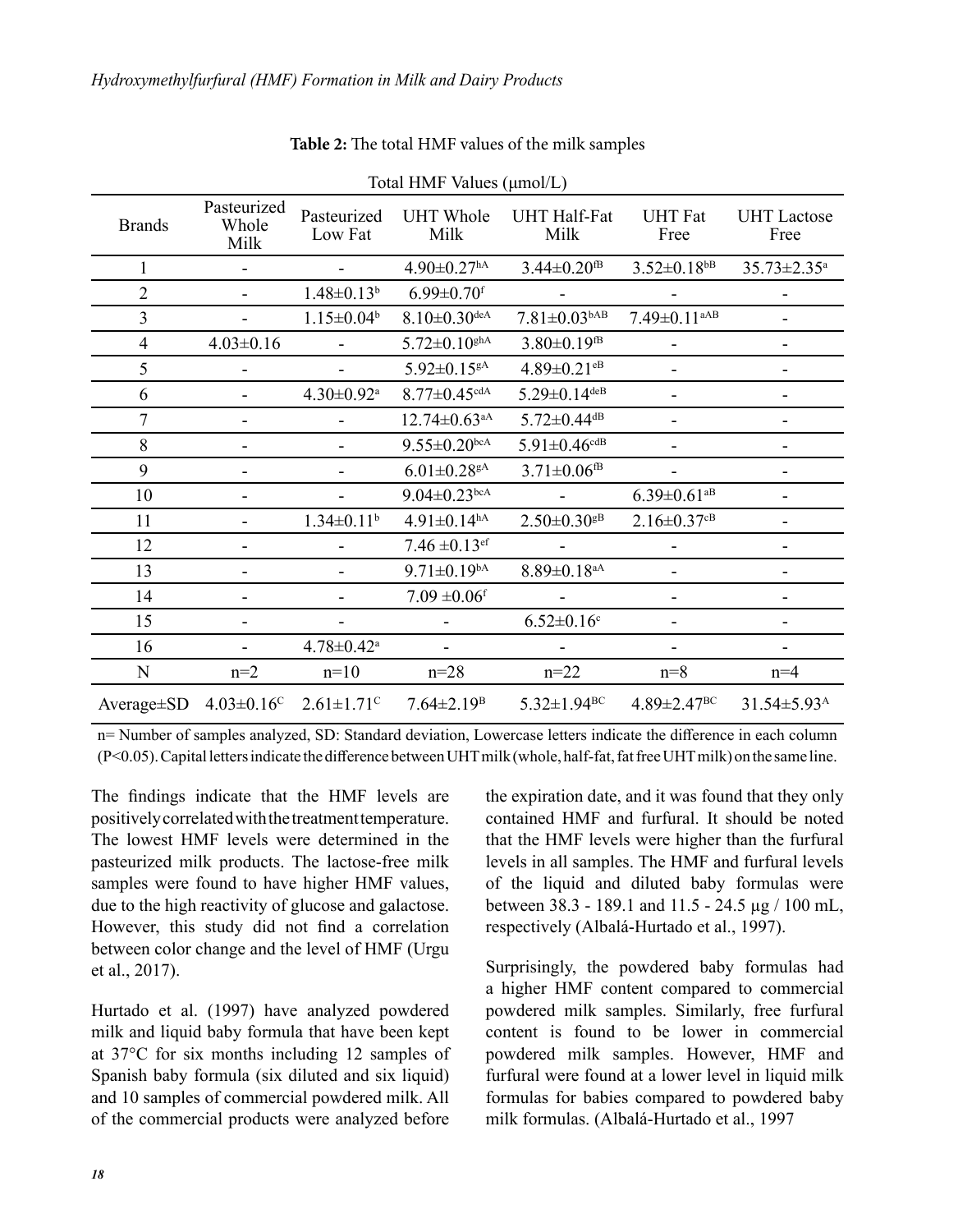Sunds et al. (2018) have stored two batches of skimmed and whole-fat milk at different controlled temperatures (10, 20, 30, 40 and  $50^{\circ}$ C) and three different cycles that simulated real-life condition. The cycles were as follows: cycle 1, 10 to 30°C; cycle 2, 20 to 40 $^{\circ}$ C; cycle 3, 30 to 50 $^{\circ}$ C. The samples that were stored at 10 to 40°C and the cycles 1 and 2 were analyzed in 24-week periods. The samples that were stored at 50°C and the cycle 3 were analyzed in an 8-week period. The furosine concentration was chosen as an indicator of MR. It was determined that the furosine concentration significantly increased with temperature and storage time. The furosine concentration was 1.1 times higher in cycle 2 compared to cycle 1, and 3 times higher in cycle 3 compared to cycle 2. These findings show the importance of storing dairy products at 20°C. However, it may lead to difficulties for the countries with warm climates. In addition, it was observed that the samples that were stored at 30 and 40°C had visible color changes after 24 and 6 weeks of storage respectively. This indicated the importance of storage below 30°C (Sunds et al., 2018).

Dmytrów et al. (2010) have analyzed sterilized goat milk sourced from two different suppliers in Poland. The milk samples were kept at room temperature (21  $\pm$  2°C) for 6 months in their original Tetra Pak packages. When the HMF content of the milk samples was analyzed, it was found that samples of one of the producers always had lower values compared to the other (Graph 1). These findings support the notion that Maillard Reactions resume after being packaged, as the HMF content significantly increased during the storage (Dymtrow et al., 2010).



**Graph 1:** The changes in total HMF values of samples A and B at room temperature.

#### **Prevention of HMF Formation**

The MR has favorable outcomes as it is responsible for the flavor of many food items; however, it can also produce undesirable carcinogenic and toxic effects (Yildiz et al., 2010). Thus, researchers have been trying to develop methods for the prevention of HMF formation in different food products.

Burdurlu & Karadeniz (2003) indicate that it is hard to prevent the MR when milk and milk products are heated, due to their sugar and amino acid contents. Several suggested methods are as follows: keeping a stable temperature during processing and storage, storing in low humidity, inhibition of the amino/ carbonyl group reactions through inhibitors, breaking down the glucose through an enzymatic reaction (Burdurlu and Karadeniz, 2003).

It has been reported that the rate of non-enzymatic browning reactions can decrease through the decomposition of D-glucose (by the D-glucose oxidase that is found in foods) and the subsequent methylation of the amine groups (Bolin & Steele, 1987; Daniel & Whistler, 1985).

Richardson (2001) reported that the following precautions can be taken to block the nonenzymatic browning reactions: keeping the pH below the isoelectric points of amino acids, proteins and peptides, keeping the temperature at minimum degrees during processing and storage, dilution of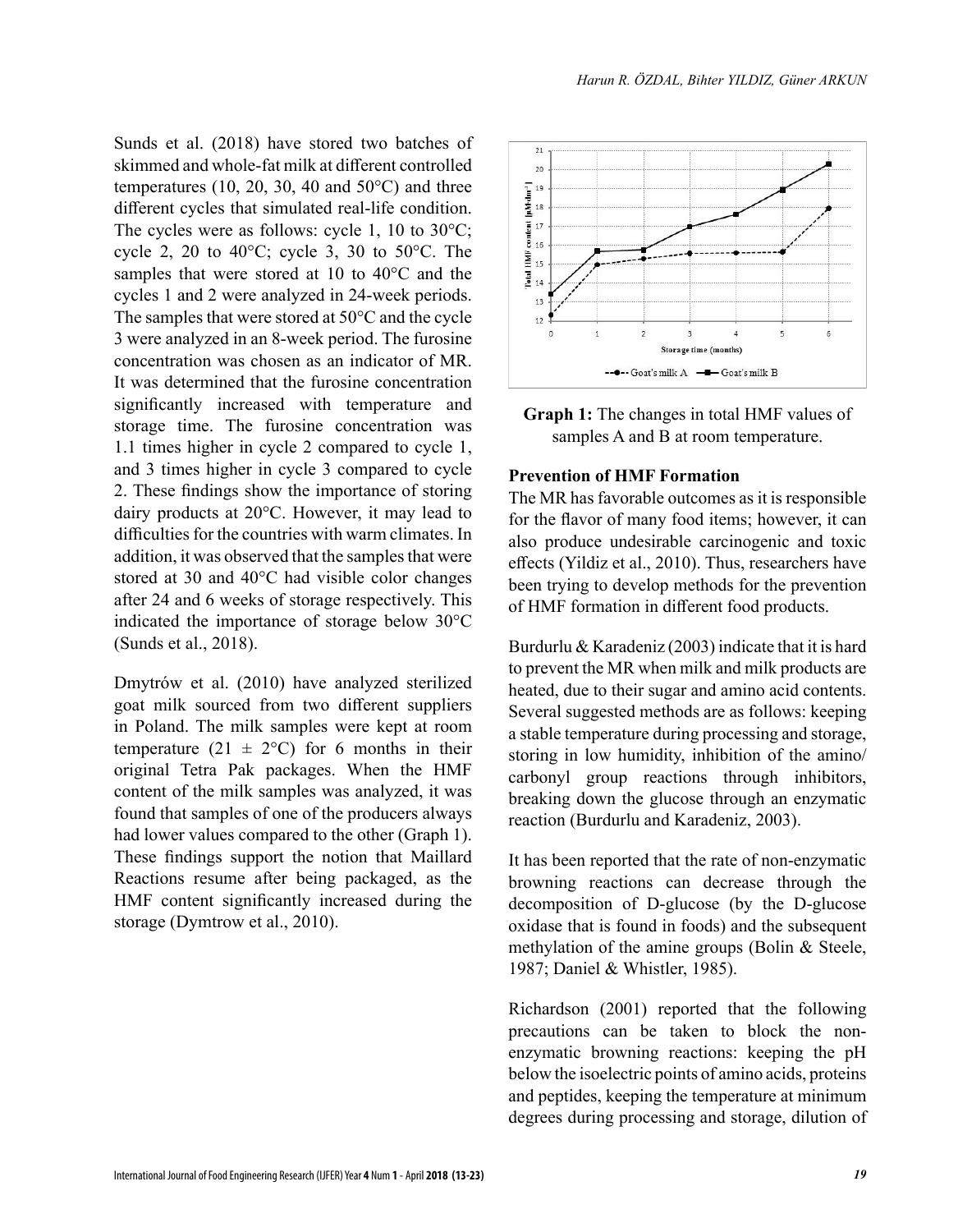the food in order to increase the distance between molecules and, choosing non-reducing sugars if possible (Richardson, 2001).

Friedman & Molnar-Perl (1990) have found that N-acetyl-L-cysteine and L-cysteine compounds' sulfur-containing groups had antioxidative and antitoxic properties. These groups react with the mutagens, carcinogens and other toxic compounds and inhibit HMF production (Friedman and Molnar-Perl, 1990). Most thiol compounds (R-SH) also have antioxidant properties: they can replace sulfide groups and prevent the enzymatic/nonenzymatic browning reactions and the subsequent production of compounds such as HMF, furfural, and methylfurfural (Naim et al., 1993).

Haleva-Toledo et al. (1999) have prepared buffer solutions, with and without arginine, that contained L-cysteine, N-acetyl-L-cysteine and had a pH of 3 and temperature of 50  $^{\circ}$ C (Table 3). The prepared solutions were kept in 20 mL light-proof bottles at 70 °C for two days. It was concluded that HMF formation increases in the presence of acids. At pH=2, the presence of L-cysteine and N-acetyl-L-cysteine decreases HMF levels and at pH=5 (between 5-10 mM) it completely inhibits the formation of HMF (Haleva-Toledo et al., 1999). Friedman & Molnar-Perl (1990) indicate that the sugar may react with the thiols to inhibit HMF formation (Friedman and Molnar-Perl, 1990).

Antal et al. (1990) have found that; the decomposition of levulinic acid, and the subsequent polymerization of its products to humic acids lead to the decreased formation of HMF (Antal et al., 1990). Kroh (1994) indicates that in the presence of several chemicals (N-butanol, dioxin, polyethylene, glycol, etc.), HMF decomposes into levulinic acid to decrease the HMF concentration. Following the reactions lasted for 10 hours, they have found that different saccharides and monosaccharides react with phenylalanine at 98°C, and that the presence of these reactions leads to decreased HMF production at decreased levels (Kroh, 1994).

# **CONCLUSION**

The rapid increase in world population, increases the need for food resources. These resources need to be efficiently used and be more available; thus, the improvement of the shelf-life and stability of these products have been subjected to various intensive research studies. Heat-treatment is an especially popular method for foods. Heat treatment is one of the oldest and most effective food preservation methods. However, the intensity of the treatment can lead to some chemical changes in the structure of the food. Thus, the procedure must be handled with care. HMF is one of the metabolites that result from the intensity of the heat treatment. It was determined that it is mostly found in intensely heat-treated baby formulas. It was concluded that the intensity of the heat treatment varies according

| <b>Table 3:</b> The effect of the thiols on HMF formation in buffer solutions with or without arginine |  |
|--------------------------------------------------------------------------------------------------------|--|
| (Haleva-Toledo et al., 1999)                                                                           |  |
|                                                                                                        |  |

|            |             |               | <b>Cys</b>    |               |               | <b>AcCys</b>  |             |               |
|------------|-------------|---------------|---------------|---------------|---------------|---------------|-------------|---------------|
| pH         |             | w/o Thiol     | 1mM           | 5mM           | 10mM          | 1mM           | 5mM         | 10mM          |
| <b>HMF</b> |             |               |               |               |               |               |             |               |
| 3          | Glc         | $5 \pm 1$     | $1.4 \pm 0.1$ | $0.7 \pm 0.2$ | $0.2 \pm 0.1$ | $2.7 \pm 0.4$ | $2 \pm 0.5$ | $0.6 \pm 0.2$ |
|            | $Glc + Arg$ | $92 \pm 4$    | 90±5          | $25 \pm 6$    | $6 \pm 1$     | $118 \pm 5$   | $77 \pm 7$  | $13 \pm 1$    |
| 5          | Glc         | $0.2 \pm 0.1$ | $0.1 \pm 0.1$ | N/A           | N/A           | $0.1 \pm 0.4$ | N/A         | N/A           |
|            | $Glc + Arg$ | $6 \pm 1$     | $7 \pm 1$     | $3.4 \pm 0.6$ | N/A           | $6 \pm 1$     | $3 \pm 1$   | $2.5 \pm 0.3$ |
|            |             |               |               |               |               |               |             |               |

(Arg: Arginine, Glc: Glucose, Cys: L-cysteine, AcCys: N-acetyl-L-cysteine, N/A: Not Available)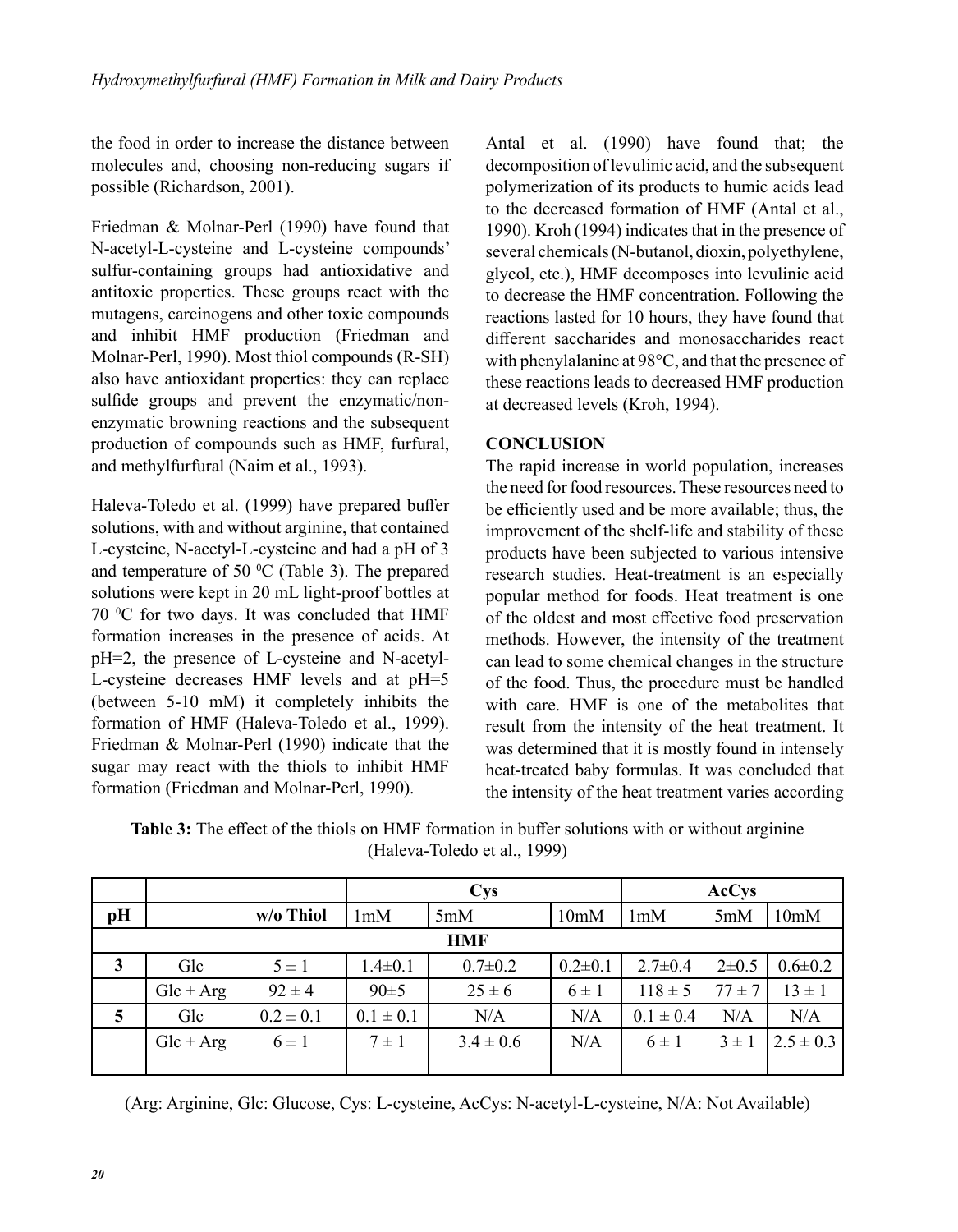to the target consumers, where it is sometimes overdone on purpose. This is exemplified by the HMF levels of pasteurized milk, which are similar to those of UHT milk, where it should be lower. The HMF level can be reduced by scientifically reviewing the heat treatment procedures and correctly applying the determined principles.

# **REFERENCES**

[1] Albalá-Hurtado, S., Veciana-Nogués, M. T., Izquierdo-Pulido, M., & Vidal-Carou, M. C. (1997). Determination of free and total furfural compounds in infant milk formulas by high-performance liquid chromatography. Journal of Agricultural and Food Chemistry, 45(6), 2128-2133.

[2] Ames, J.M., (1998). Applications of the Maillard reaction in the food industry. Food Chemistry 62(4): 431-439.

[3] Antal, M. J., Mok, W.S.L., Richards, G.N., (1990). Mechanism of formation of 5-hydroxymethy)-2furaldehyde from D-fructose and sucrose. Carbohydr. Res. 199, 91–109.

[4] Anonim, (2000). Türk Gıda Kodeksi Çiğ Süt ve Isıl İşlem Görmüş İçme Sütleri Tebliği. T.C. Resmi Gazete, Sayı: 23964. Tarım ve Köyişleri Bakanlığı, Ankara.

[5] Anonim, (2016). Çiğ *Süt Neden Isıl* İşlemden *Geçmeli*, Süt Hakkında Aklımızda bir şey kalmasın,http://www.hurriyet.com.tr/paylas/suthakkinda-aklinizda-bir-soru-kalmasin-2361.

[6] Anet, E.F.L.J., (1964). 3-Deoxyglycosuloses (3-deoxyglucosones) and the degradation of carbonhydrates, Advances Carbonhydrate Research 19; 181-218.

[7] Anon., 2018 (https://www.foodelphi.com/tag/ sutun-tanimi/, Accessed May 2, 2018).

[8] Arena, S., Renzone, G., D'Ambrosio, C., Salzano, A.M., Scaloni, A., (2017). Dairy products and the Maillard reaction: A promising future for extensive food characterization by integrated proteomics studies. Food Chemistry 219: 477–489.

[9] Baldwin, A.J., Ackland, J.D., (1991). Effect of preheat treatment and storage on the properties of whole milk powder. Changes in physical and chemical properties. Netherland Milk Dairy Journal, 45, 169-181.

[10] Berg, H.E., Van Boekel, M.A.J.S., (1994). Degradation of lactose during heating of milk. 1. reaction pathways. Netherlands Milk and Dairy Journal 48: 157-175.

[11] Burdurlu, H. S. and Karadeniz, F. (2003). Effect of storage on nonenzymatic browning of apple juice concentrates. Food Chemistry, 80, 91- 97.

[12] Bolin, H. R. and Steele, R. J. (1987). Nonenzymatic browning in dried apples during storage. Journal of Food Science, 52(6), 1654- 1657.

[13] Chavez-Servin, JL, Castellote, AI, Lopez-Sabater, (2005). C. Analysis of potential and free furfural compounds in milk-based formula by highperformance liquid chromatography evolution during storage. Journal of Chromatography A., 1076: 133-140.

[14] Coca, M., Garcia, M.T., Gonzalez, G., Pena, M., and Garcia, J.A., (2004). Study of colored compounds formed in sugar beet processing, Food Chemistry 86(3); 421-433.

[15] Celebi, I., (2006). Color formation in wheat starch based glucose syrups and use of activated carbons for sugar decolorization, a thesis of Master, Natural and Applied Sciences of Middle East Technical University, p: 27-33.

[16] Daniel, J. R. and Whistler, R. L., (1985). Carbonhydrates. In 'Food Chemistry', O. R. Fennama (Ed.), second edition, Marcel Dekker, p. 70-137, New York.

[17] Dmytrów, I., Mituniewicz-Małek, A., & Balejko, J., (2010). Assessment of selected physicochemical parameters of UHT sterilized goat's milk. *Electr. J. Pol. Agric. Univ. Food Sci. Technol*, *13*(2), 09.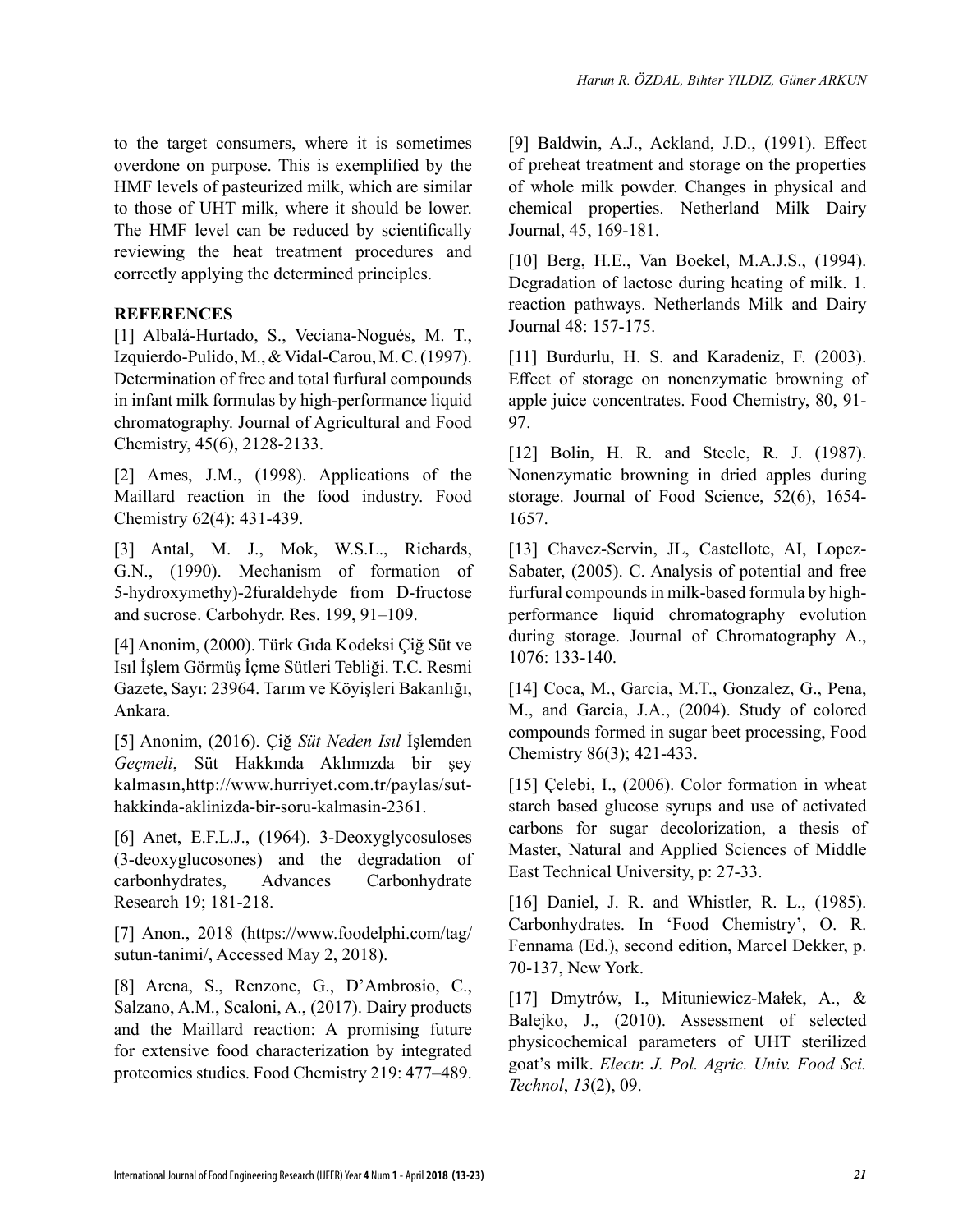[18] Edward, W.P., (2000). The Maillard Reactions. In: The Science of Sugar Confectionery, Edited by W.P. Edwards, Royal Society of Chemistry Publication, Cambridge, pp. 9-13.

[19] Evangelisti, F., Calcagno, C., Nardi, S., Zunin, P., (1999). Deterioration of protein fraction by Maillard reaction in dietetic milks. Journal of Dairy Research 66: 237-243.

[20] Ferrer, E., Alegría, A., Courtois, G., Farré, R., (2000). High-performance liquid chromatographic determination of Maillard compounds in storebrand and name-brand ultra-high-temperature treated cows' milk. Journal of Chromatography A 881(1-2): 599–606.

[21] Fox PF, McWeeney PLH., (2003). Advanced Dairy Chemistry. Volume 1. In Chapter 1: Milk Proteins: General and Historical Aspects. Third Edition, Part A New York, Springer Verlag Publish.

[22] Friedman, M.; Molnar-Perl, (1990), I. Inhibition of browning by sulfur amino acids. I. Heated amino acid-glucose systems. J. Agric. Food Chem. 38, 1642-1647.

[23] Haleva-Toledo, E., Naim, M., Zehavi, U., Rouseff, R.L., (1999). Effects of L-Cysteine and N-Acetyl-Lcysteine on 4-Hydroxy-2,5-dimethyl-3(2H)-furanone (Furaneol), 5-(Hydroxymethyl) furfural, and 5methylfurfural Formation and Browning in Buffer Solutions Containing either Rhamnose or Glucose and Arginine J. Agric. Food Chem. 47, 4140-4145.

[24] Jansson, T., Clausen, M.R., Sundekilde, U.K., Eggers, N., Nyegaard, S., Larsen, L.B., Ray, C., Sundgren, A., Andersen, H.J., Bertram, H.C., (2014). Lactose-hydrolyzed milk is more prone to chemical changes during storage than conventional ultrahigh-temperature (UHT) milk. Journal of Agricultural and Food Chemistry 62(31): 7886−7896.

[25] Kroh, L.W., (1994). Caramelisation in food and beverages. Food Chem., 51, 373-379.

[26] Ledesma-Osuna, A.I., Ramos-Clamont, G., Vázquez-Moreno, L., (2008). Characterization of bovine serum albumin glycated with glucose, galactose and lactose. Acta Biochimica Polonica 55(3): 491-497.

[27] Leiva, G.E., Naranjo, G.B., Malec, L.S., (2017). A study of different indicators of Maillard reaction with whey proteins and different carbohydrates under adverse storage conditions. Food Chemistry 215: 410-416.

[28] Maijala K., **(2000).** Cow milk and human development and wellbeing. Livestock Production Science. 65: 1-18.

[29] Martins, S. I., Jongen, W. M., & Van Boekel, M. A. (2000)., A review of Maillard reaction in food and implications to kinetic modelling. *Trends in Food Science & Technology*, *11*(9-10), 364-373.

[30] Martins, S.I.F.S., Jongen, W.M.F., Van Boekel, M.A.J.S., (2001). A review of Maillard reaction in food and implications to kinetic modelling. Trends in Food Science & Technology 11: 364–373.

[31] Marquez, F. M., Gomez, M., Hernandez, E.G., Villanova, B.G., (1992). New spectrophotometric methods for measuring hydroxymethylfurfural in powdered milk. Journal of Dairy Research, 59, 225-228.

[32] Metin M., (1996). 5. Sütün Karbonhidratları, 13. Süte Uygulanan Isıl İşlemler Süt teknolojisi 129-130, 526-527.

[33] Miller GD, Jarvis KJ, McBean LD. (2000). Handbook of Dairy Foods and Nutrition. (Ed: Jensen, Kroger). The Importance of Milk and Milk Products in the Diet. New York. CRC Press. 4-24.

[34] Morales, F. J., Romero, C., & Jimenez-Pérez, S. (1992). An enhanced liquid chromatographic method for 5-hydroxymethylfurfural determination in UHT milk. *Chromatographia*, *33*(1-2), 45-48.

[35] Morales, J. F., Romero, C., Perez-Jimenez., S., (1996). Evaluation of heat-induced changes in Spanish commercial milk: hydroxymethylfurfural and available lysine content, Internatıonal Journal of food science & technology, v.31 no.5, pp 411- 418